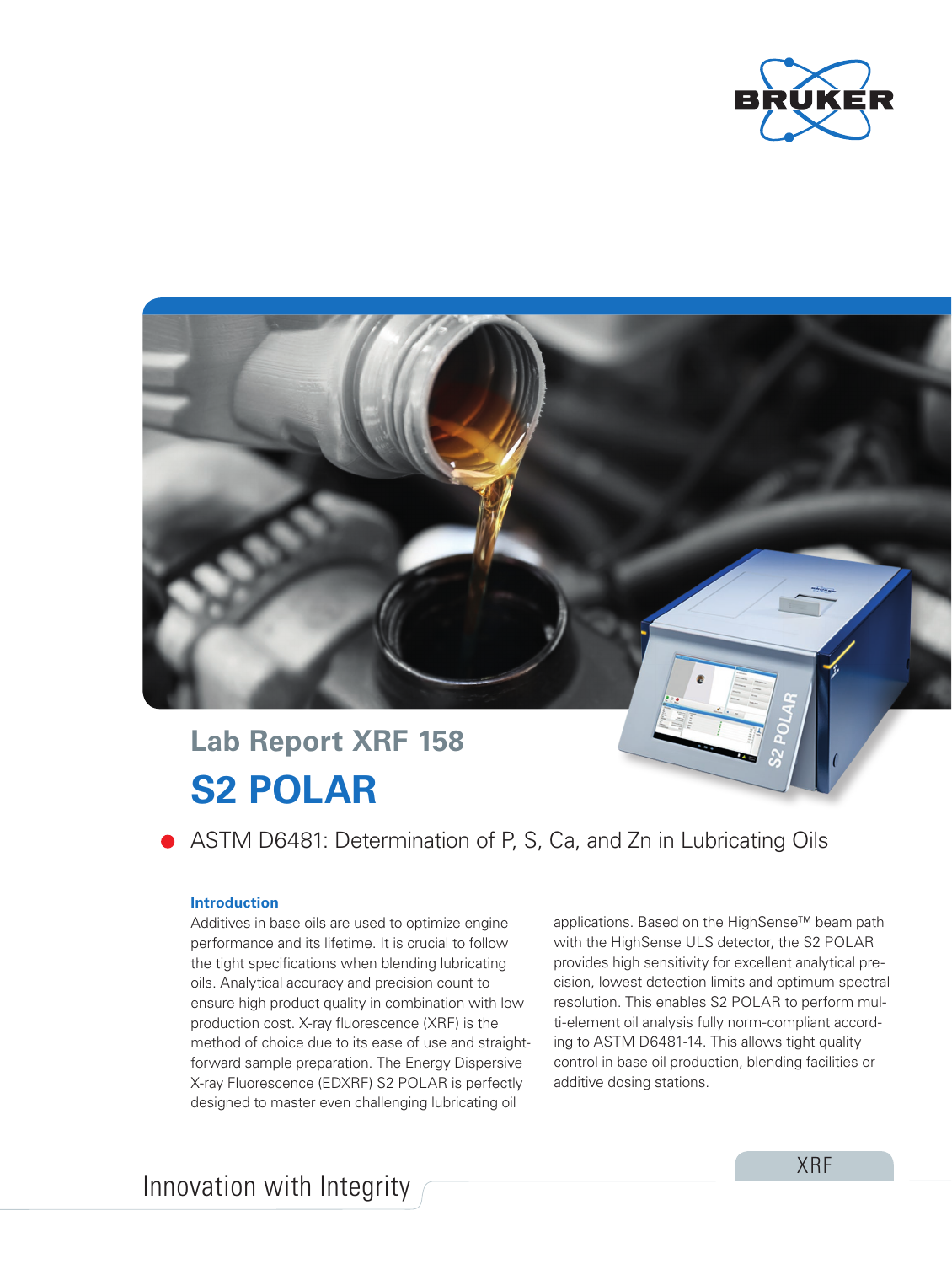#### **Instrument**



Figure 1: S2 POLAR - Compact, multi-element benchtop EDXRF

The EDXRF S2 POLAR (Fig. 1) with its polarizing HighSense™ beam bath is optimized for multi-element petrochemical applications. The instrument is equipped with a Pd X-ray tube and the HighSense ULS silicon drift detector. The easy-to-use multilingual TouchControl™ interface in combination with the factory pre-calibrated application package for the norm ASTM D6481 provides a 'One-Button' Ready-to-analyze solution (Fig. 2). This enables users with minimal training to run routine samples.



Figure 2: Ease to use factory pre-calibrated 'One-Button' TouchControl™ method for ASTM D6481

## **Preparation**

The preparation accessory kit for oil samples (K410C215) contains the required parts to prepare liquid cups for fuel samples. This kit contains liquid cups with 40 mm outer diameter, SampleCare™ cups with 51 mm and Prolene foils with 4.0 μm thickness. The liquid cup preparation tool provided with the S2 POLAR is very helpful to prepare liquid cups in an optimal and efficient way. Due to the standardized liquid cups the costs per sample are low. For sample preparation it is only required to weigh 7 g fuel sample into a liquid cup and place it for the measurement into a larger SampleCare cup (Fig. 3). The Sample-Care cup itself is also prepared with a 4.0 μm Prolene foil. The SampleCare cup prevents sample leakages and protects important system components. This guarantees maximum instrument availability, even for high throughput lubricating oil analysis.



Figure 3: Liquid cup (Ø 40 mm) in SampleCare cup (Ø 51 mm). The liquid cup preparation tool can also be used to transport the samples from lab bench to measurement chamber.

#### **Measurement**

One measurement region has been defined to cover all four elements. The tube current was optimized and fixed to gain maximum count rate for the various elements. Table 1 shows the detailed measurement parameters.

#### Table 1: Instrument measurement parameters

| <b>Element</b> | <b>TkV1</b> | [mA] | Tube voltage Tube current Measurement<br>time [s] |
|----------------|-------------|------|---------------------------------------------------|
| P. S. Ca. Zn   | 25          | 1700 | 300                                               |

In order to obtain best analytical results for light elements such as P the measurements have been performed in Helium mode, in this particular case at reduced pressure conditions with the support of a vacuum pump to help minimize helium consumption.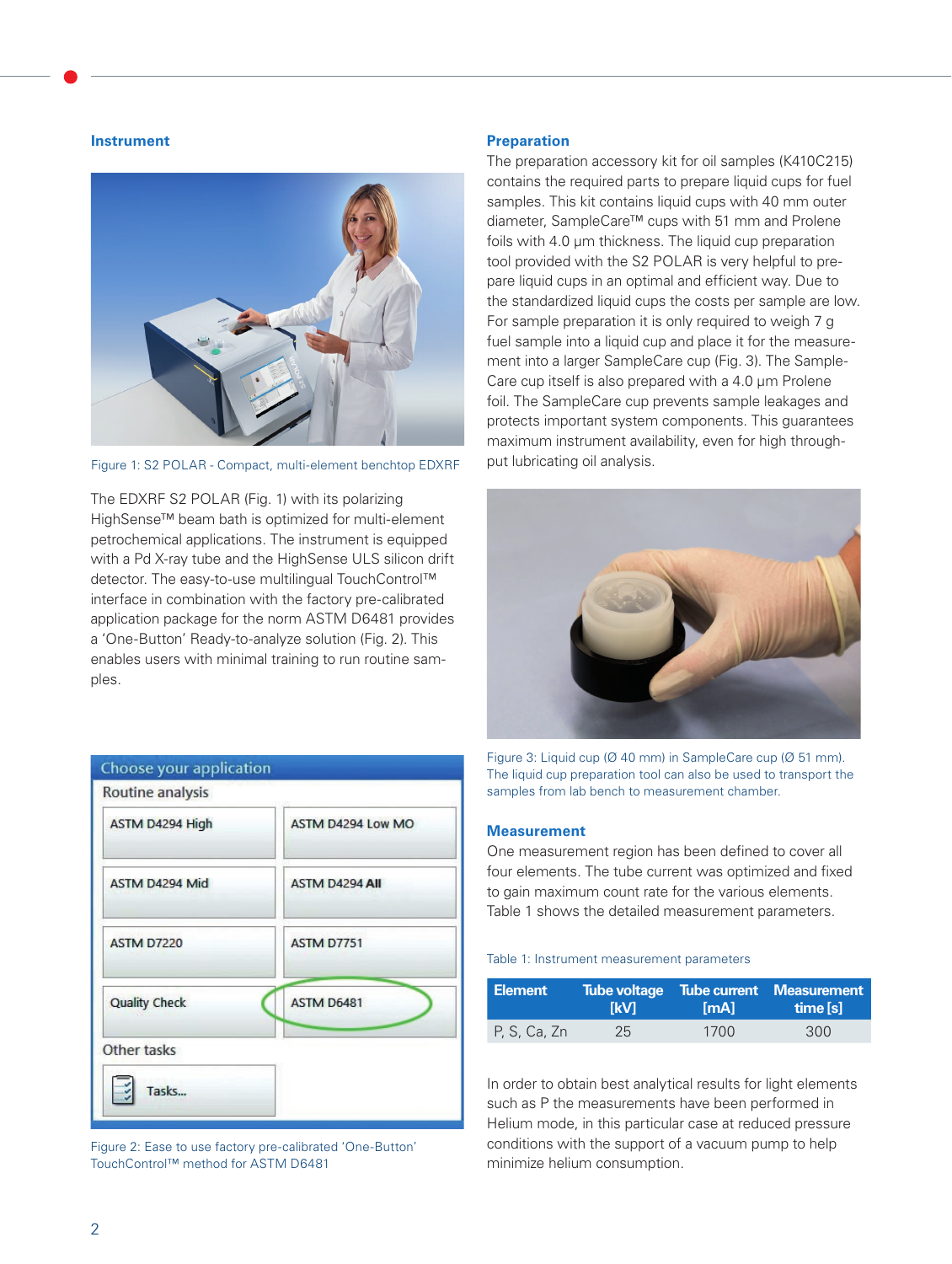## **Calibration**

The Ready-to-analyze solution ASTM D6481 is a factory calibrated application package for lubricating oils and consists of a set of seventeen validated multi-element standards. The solution covers the concentration ranges of the additive elements shown in Tab. 2 while Fig. 4 shows an example calibration curve, in this case for P, and overlaid P signals are shown in Fig 5.

For ease-of-use the ASTM D6481 solution also contains the required QC Blank sample, one QC sample as well as a drift correction (DC) sample. There is no need for extensive method set-up and the instrument is immediately available for routine samples.

#### Table 2: Concentration ranges of included standards in the Ready-to-analyze solution ASTM D6481

| <b>Element</b> | [%]   | <b>Min. concentration Min. concentration</b><br>[%] |  |  |  |
|----------------|-------|-----------------------------------------------------|--|--|--|
|                | 0.005 | 0.30                                                |  |  |  |
| S              | 0.050 | 1.00                                                |  |  |  |
| Ca             | 0.005 | 1.00                                                |  |  |  |
| 7n             | 0.050 | 0.30                                                |  |  |  |



Figure 4: Calibration curve for P between 0 to 0.30 % P



Figure 5: Overlaid P signals in lubricating oil between 0 to 0.30 % P

## **Results**

Repeatability measurements have been performed to prove the norm-compliance with ASTM D6481. Some typical data for 20 measurements of a lubricating oil sample are shown in Tab. 3 and for Ca in Fig. 6.

## Table 3: Repeatability for 20 measurements of a lubricating oil sample

|                           | Date Time        | P[%]  | $S[\%]$ | Ca <sub>1</sub> %       | $Zn$ [%] |
|---------------------------|------------------|-------|---------|-------------------------|----------|
| Rep 01                    | 13.06.2018 14:14 | 0.100 | 0.502   | 0.251                   | 0.101    |
| Rep 02                    | 13.06.2018 14:25 | 0.100 | 0.504   | 0.252                   | 0.101    |
| Rep 03                    | 13.06.2018 14:36 | 0.100 | 0.501   | 0.251                   | 0.100    |
| Rep 04                    | 13.06.2018 14:47 | 0.101 | 0.504   | 0.251                   | 0.100    |
| .                         | .                | .     | .       | $\cdot$ $\cdot$ $\cdot$ | .        |
| .                         | .                | .     | .       | .                       | .        |
| Rep 17                    | 13.06.2018 17:50 | 0.100 | 0.500   | 0.251                   | 0.102    |
| Rep 18                    | 13.06.2018 18:00 | 0.100 | 0.501   | 0.251                   | 0.101    |
| Rep 19                    | 13.06.2018 18:11 | 0.100 | 0.500   | 0.251                   | 0.101    |
| Rep 20                    | 13.06.2018 18:21 | 0.100 | 0.500   | 0.251                   | 0.101    |
| <b>Mean</b>               |                  | 0.100 | 0.500   | 0.251                   | 0.101    |
| Abs. Std. Dev.            |                  | 0.001 | 0.002   | 0.001                   | 0.001    |
| <b>Rel. Std. Dev.</b> [%] |                  | 0.50% | 0.35%   | 0.26%                   | 0.50%    |
| <b>Certified</b>          |                  | 0.100 | 0.500   | 0.250                   | 0.100    |

The data show the excellent precision of the S2 POLAR and confirm the analytical performance of the instrument.

Reproducibility measurements over a longer period of time have been performed and are shown in Tab. 4.